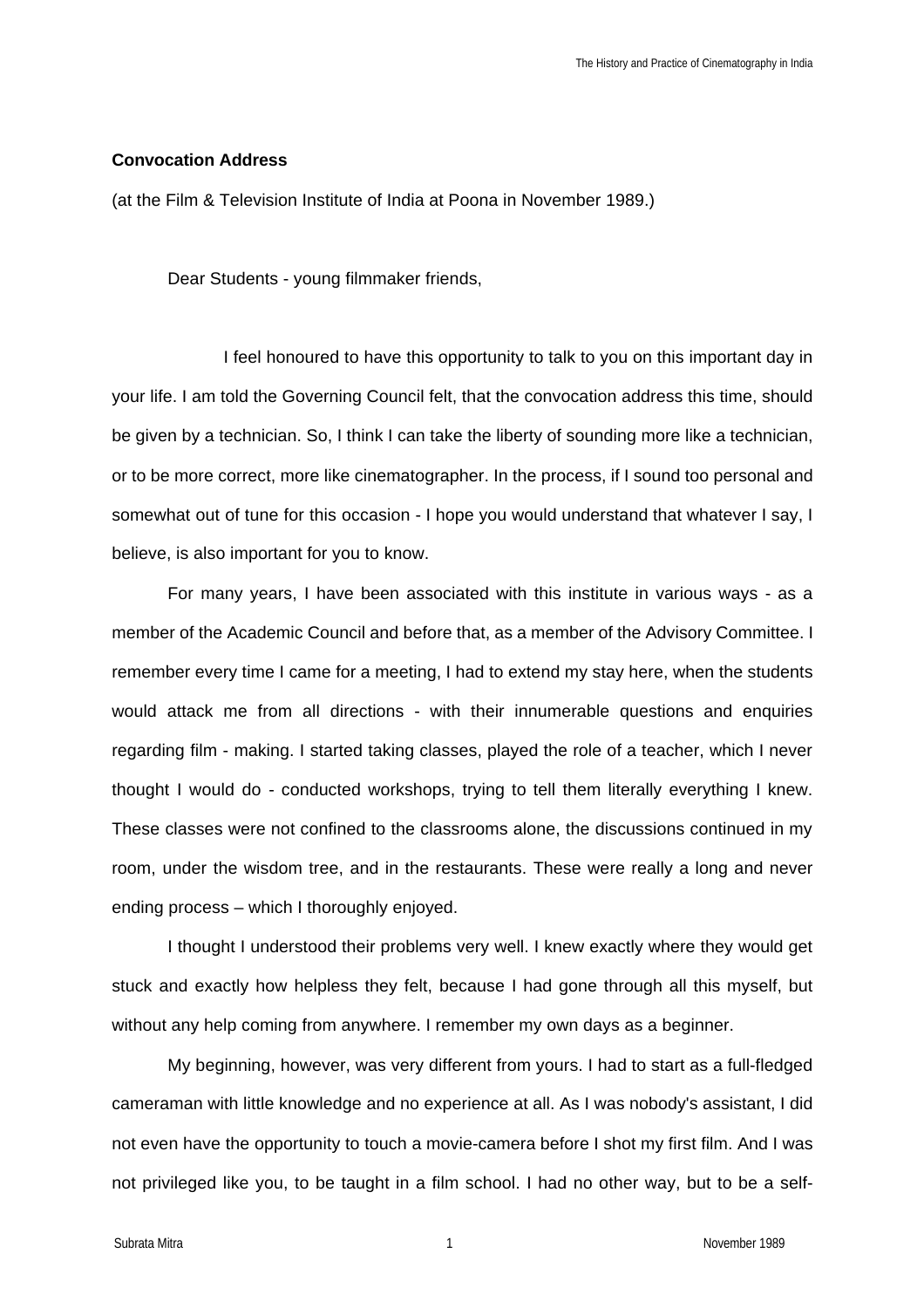taught cameraman. I had to spend many sleepless nights, trying to solve problems, which I knew I would face the next day. I had to invent simple things, which even a first year student here would know, and discover things for myself, which already existed for others. But in this process, I also invented my own methods, which became indispensable to me and also to many others later, which I would not have achieved if I were not ignorant. Actually, my ignorance was a blessing in many ways.

I may assure you that, walking out of this institute and walking into a new world, you have to be self-taught as much as I was. So, get ready to learn many more things than what you have learnt here at the institute. Yes, you are much better equipped than I was, because during your stay here you have got the enormous and unique assistance of films, books, journals, modern sophisticated equipment and the teachers here. But try to remain a student of cinema for the rest of your life.

I have come across many types of students here. Many of them were really sincere and fully committed. I can say that in every year there were at least a few students because of whom my long journey from Calcutta was justified and my stay here worthwhile. It is always rewarding later, when after a few years, you suddenly discover these students in the role of creative and successful filmmakers. I am sure, the teachers in this institute experienced this satisfaction many times.

Today, you are being initiated into a very special kind of religion and out to face the world, and if I restrict myself only to a pleasant address on this occasion, I will be doing injustice to you.

Yes, I always felt that filmmaking is a religion. I left my college and was lucky to be able to watch two great filmmakers working together Jean Renoir and Claude Renoir. I watched the shooting of a film everyday very carefully and took notes. Actually, I did not know what I was doing and I do not think I learnt much about filmmaking as such. But I learnt one thing from these masters for sure. I realised that filmmaking was like a religion to them and they were completely dedicated to it. As I watched these two great masters working - I also got initiated to this religion.

Subrata Mitra 2 November 1989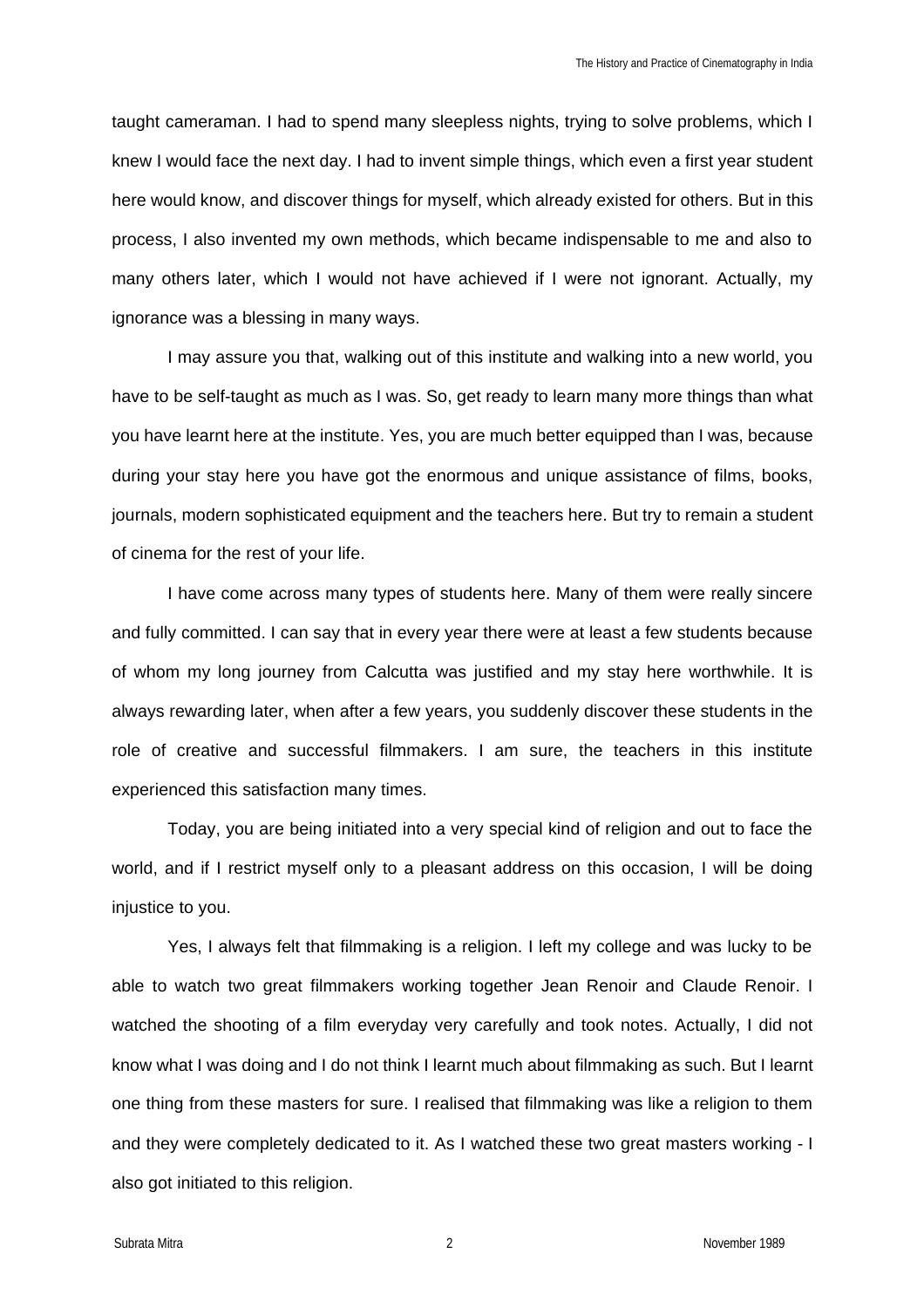But today I realize with great pain that there are unholy forces, much stronger and too many in number, acting against my religion. I know of late I have been feeling quite frustrated and helpless, and many things are becoming pointless to me. Painfully do I realize that many a thing which I immensely enjoyed is fast losing its charm.

When we make a film we put all out efforts to improve on the quality. It is true, we cannot achieve what we aim for. But we are more or less happy with what we finally get. Striving through various stages of filmmaking, we ultimately get a print - which embodies all our thoughts and efforts. By the time we reach this stage we are completely exhausted, but full of hope - because we have not spared ourselves any effort.

But unfortunately, this is also the stage when we lose control over our own films. To reach our audience, out films pass through all kinds of people who do not have, in most cases, any love for cinema or its aesthetics. Ultimately the fate of a film depends on the mercy of the distributor, the theatre owner and the projectionist. The amount of callousness, ignorance or even dishonesty prevailing in these areas is appalling. You can consider yourself extremely lucky if your film is released in a proper theatre, and not in a slaughterhouse.

To prove my point I may tell that some time ago, I made a survey of a number of theatres in Bombay before the release of my latest film. The survey, which I did meticulously, was an eye-opener to me and my colleagues who accompanied me. It was found that the projection standards varied immensely from theatre to theatre, and all were much much below the recommended international standard.

To give you my finding in short, the reflectance measured at the screens were 2 to 4 full stops below the recommended standard. The conditions of theatres in Calcutta and many other places are even worse. On top of that, in order to save electricity, the projectors are made to run at lower amperage using substandard carbon arcs and thus grossly damaging the visual quality of the films. For the renewal of their licence, I suppose ventilation, sitting and sanitary facilities things are never considered important enough to be checked.

Subrata Mitra **3** November 1989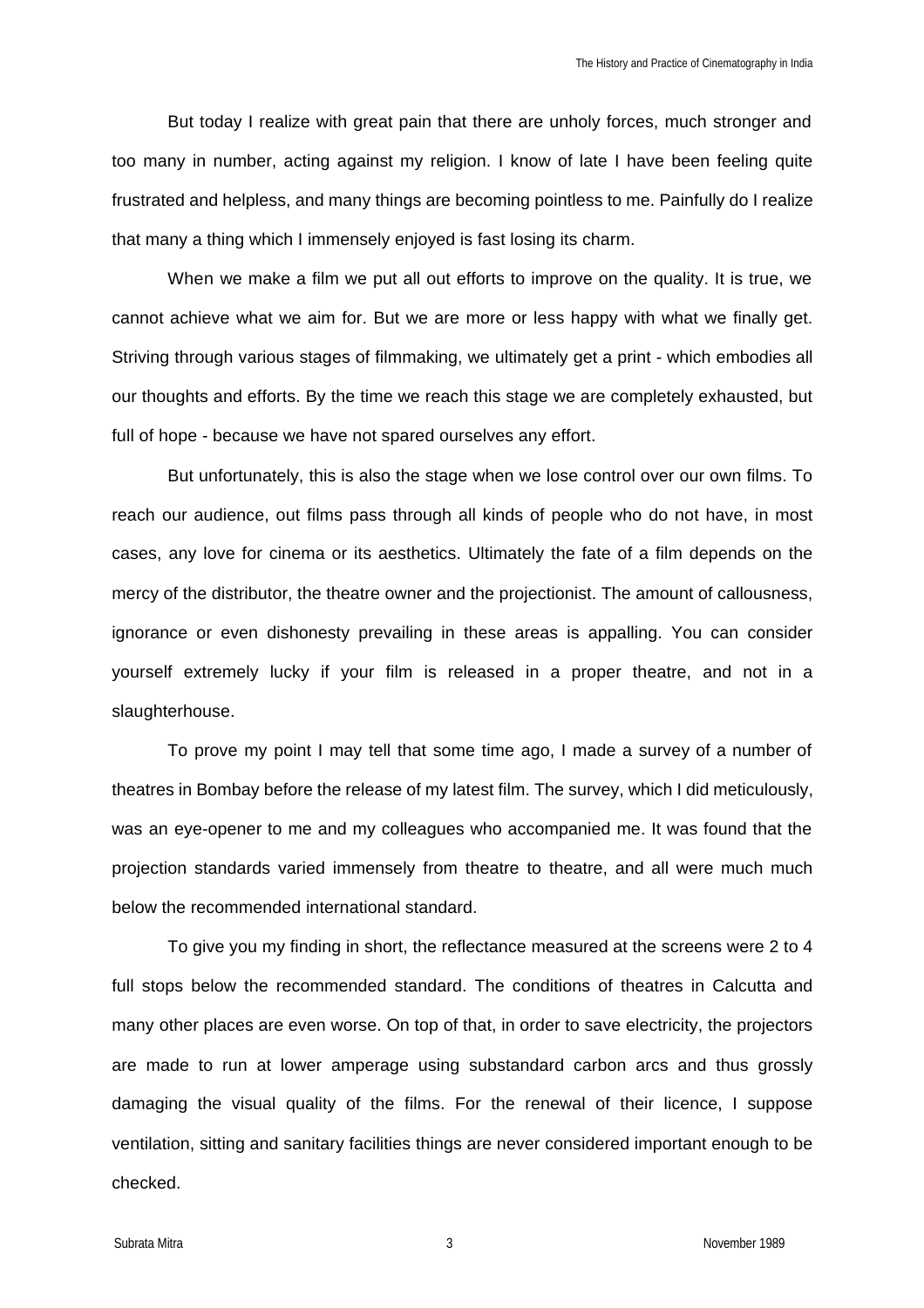It is also pathetic to note that even the various cinematographers associations and similar organisations are completely indifferent to this major obstacle standing between the filmmakers and the filmgoers.

We try our best and put all our efforts when we make our films but little do we realise that everything would be meaningless at this last stage. You would agree that taking out a single net from a light or to put one on another would be totally pointless, When the film would be shown on a projector running 4 stops below the recommended standard. I am not saying these things for people who do not take risks in their work and always play safe. But this should concern everyone interested in capturing the subtle nuances and delicate artistic qualities in their work. This is a very serious obstacle; say for a cinematographer, whose work depends on the subtle tints of a rainy day or dawn or dusk - the drama present in the scorching sun at high noon or the poetry present on a cloudy day.

I must make it very clear that when the visual atmosphere or mood of a film is damaged for any reason - it is not the concern of the cameraman only. In the ultimate analysis, such lapses are an assault on cinema and everybody involved in the film should feel upset. It is everybody's concern.

In this connection, I shall narrate an incident to you. It took place in Bombay in 1984 during the Filmotsay. Bergman's 'Cries and Whispers' has just started showing inside the theatre - before which the well known actor, Erland Josephson and Ms. Aina Bellis of the Swedish Film Institute were presented on the stage. Everybody is inside and the hall is fully packed. I am the only person sitting alone in the lobby, with a cup of coffee. This is one of my favourite films and I have always admired its exquisite camera work. I had already seen the film 7 times before whenever i got an opportunity and almost every time I came to the institute. In order to save the original print the Archive here made an indigenous print for future shows and circulation. And from this time I stopped seeing the film, as this copy did not have that quality for which I admire Nykvist, as I did not want to ruin the impressions which were in my mind. This is also the reason why I am sitting alone in the lobby and not watching my favourite film. Suddenly I find Erland Josephson and Aina Belis rushing out of

Subrata Mitra **1989** November 1989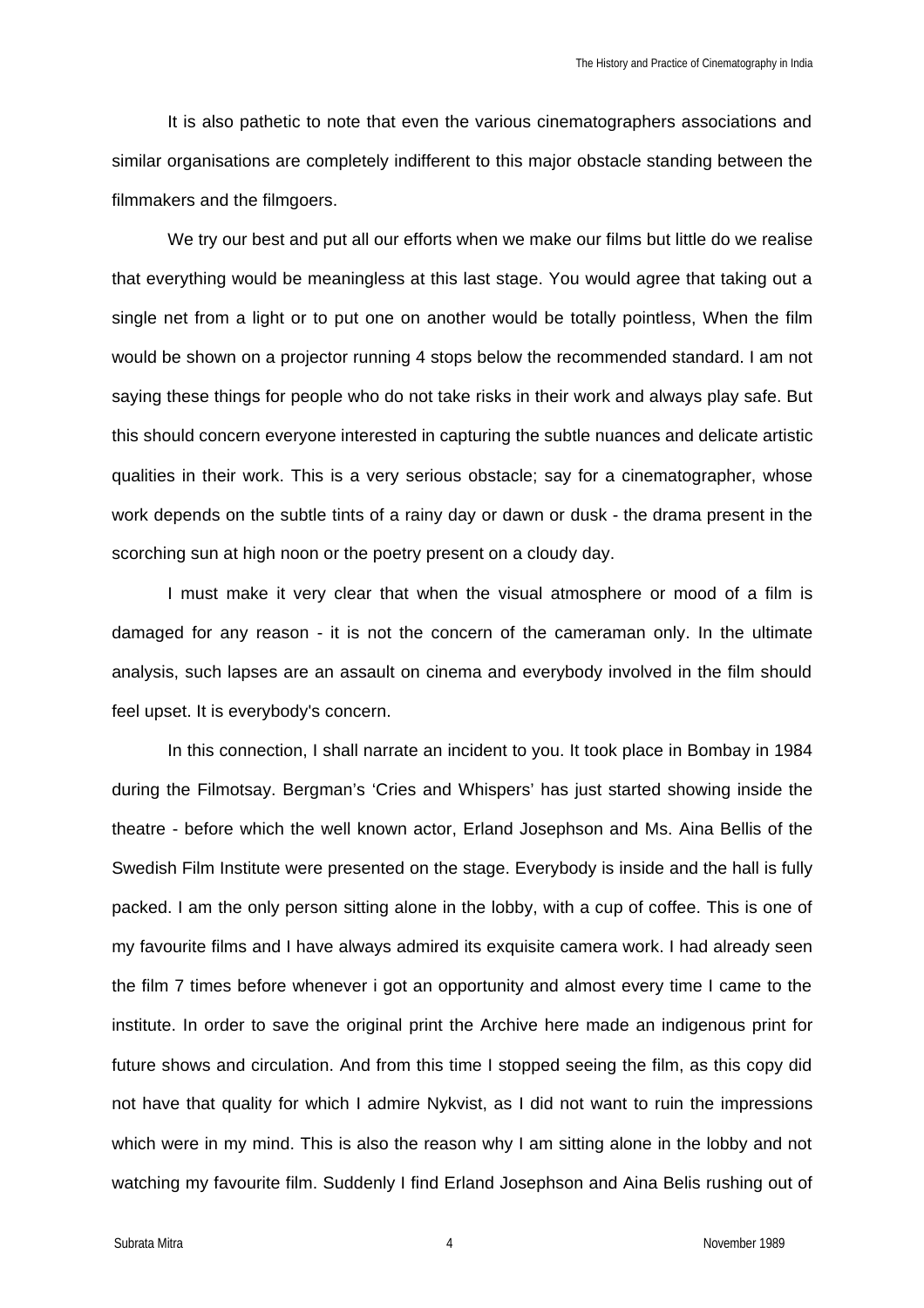the theatre and trying to find the way to the projection booth. They are very upset as they think there is something terribly wrong with the projection. But this time the theatre projection was not the culprit. I introduced myself to them, explained the real reason and they were convinced that nothing could be done. We all had coffee and a very long chat. I do not know how Nykvist or Bergman would have reacted if they were there but I was deeply moved to note that an actor was very much disturbed, as the visual quality of his film was damaged. Not only the legendary Nykvist was wronged, but also the viewers of an international film festival were deprived of an unique visual experience.

But frankly speaking, i do not understand our filmgoers and the so-called film lovers. Why did they not react at all or complain, when daylight coming through 4 doors was constantly hitting the screen in the main theatre in Hyderabad, during an international film festival? The theatre management was indifferent even when complaints were made, and so was our festival authority. This went on for 4 or 5 days ruining the excellent camera work of many films. When lakhs of rupees were spent for fireworks and to make the city look beautiful for this occasion, the exquisite visuals of films invited from abroad suffered.

On 11th June this year, like millions of viewers in India, i eagerly sat before my TV set, to watch the all India premiers of 'Piravi', the film which received the National Award for the Best Feature Film this year, and which I had seen in Delhi earlier. As you know, the film is directed by Shaji, the well-known cinematographer and I thought it was very well photographed by an ex-student of this Institute - Sunny Joseph. But I could hardly watch the film and in utter disgust, like many others, I had to switch off my TV set. Lack of professionalism was evident from the very beginning of the telecast and I would say that is was a dreadful disaster. If this is the ultimate fate of a film, probably we do not need an Institute like this to train technicians.

I was not able to see the film for a second time - but sitting in Calcutta I could almost see tears in Shaji and Joseph's eyes, as they could not cross the last hurdle, for no fault of theirs. My sympathy goes particularly to Joseph, as he has just started his career, and I am sure, this was a big event in his life. I would like to know, who should be held responsible for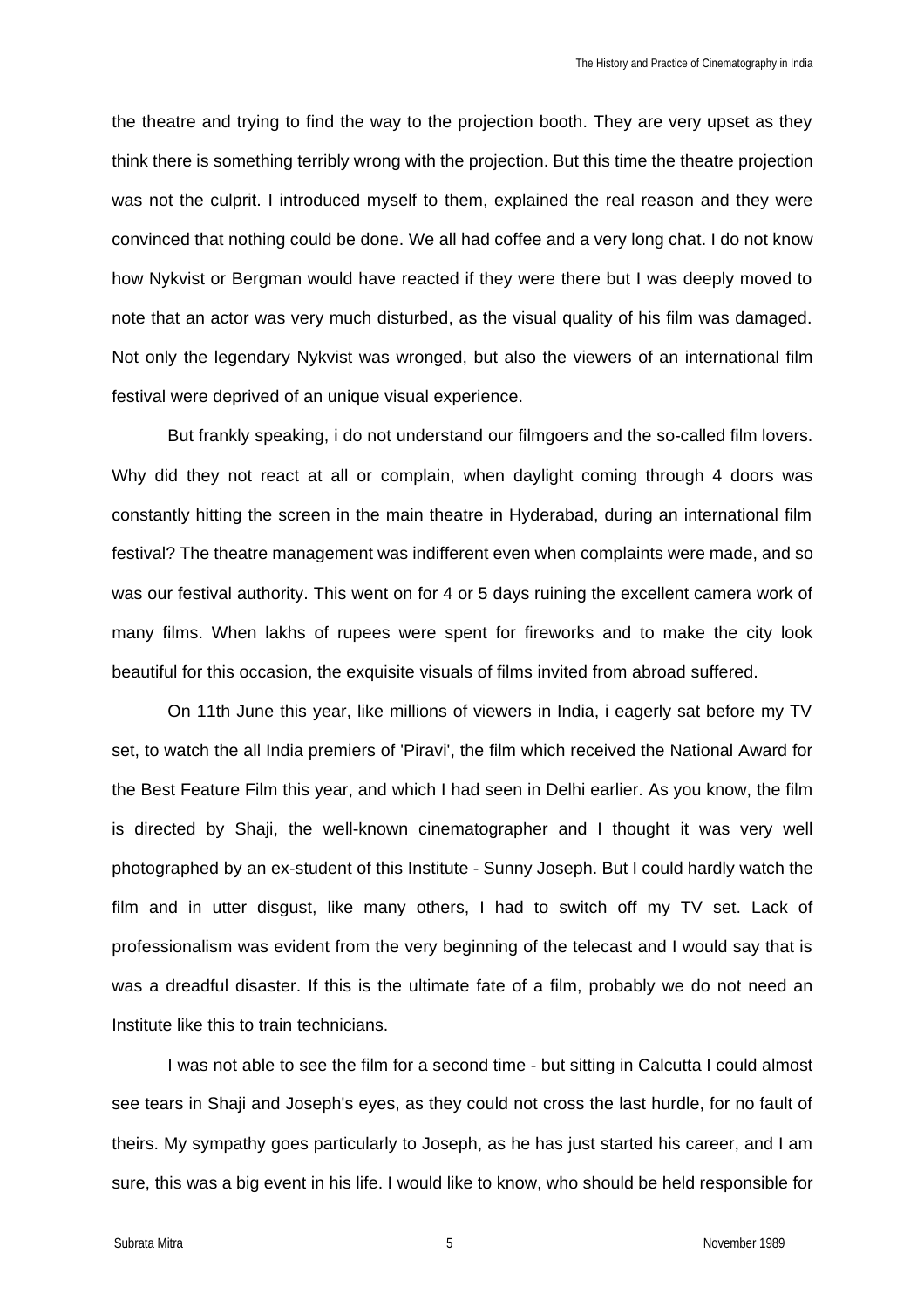this disaster and is it not a crime to crush the dreams of some able filmmakers and to present a very distorted version of a very well made film to millions of viewers? As you know, this has happened many times in the past and this will go happening in future, if we remain callous and inactive. Tomorrow it could very well be you who suffer.

While I Was typing this convocation address, it was announced that one of my films would be telecast the next day. It came as a death sentence to me. But i never imagined that it could be so painful. It was like a medieval torture that will persist for the rest of my life. Those who have seen the film earlier and this telecast would understand what I mean. Most of the film could not even be seen and it looked like a 6th generation video copy.

If it was a bad print or a bad tape or substandard photography, then I think Doordarshan should not have telecast it. Is it not important to check if a programme is technically qualified before a telecast to million of viewers?

But that is not all. How can I stop here without mentioning our National Film Development Corporation and the Film Archive of India? It is not only Nykvist or Sunny Joseph who suffer in this country - there are many others in this list. NFDC and the Archive too have their share to contribute to this indifference and injustice. NFDC continues to circulate terrible copies of foreign films. These copies, like counterfeit coins are meant for circulation in the market, ignoring the ethics and technical codes of filmmaking. Circulation for educating our people and to create awareness for good cinema. A colossal farce and an offence which goes un-protested. I promise you - I am not trying to be fastidious. Anyone who has seen a film, in its original form, say during an international film festival and later the NFDC version - would definitely vouch for me. Compare the NFDC prints of 'Mephisto', 'Lacemaker', 'Mona Lisa', 'My First Wife', Fanny and Alexander', and many others with their original prints and you would agree that these films have been butchered. It would be really painful to accept that the people who run NFDC are so insensitive not to see this difference or they do not consider it a crime to assault the aesthetics of this wonderful art.

It would be relevant in this context, to ask about the role of an archive. Is it supposed to preserve distorted versions of many good films? The version of 'The Passion of Joan of

Subrata Mitra **6** November 1989